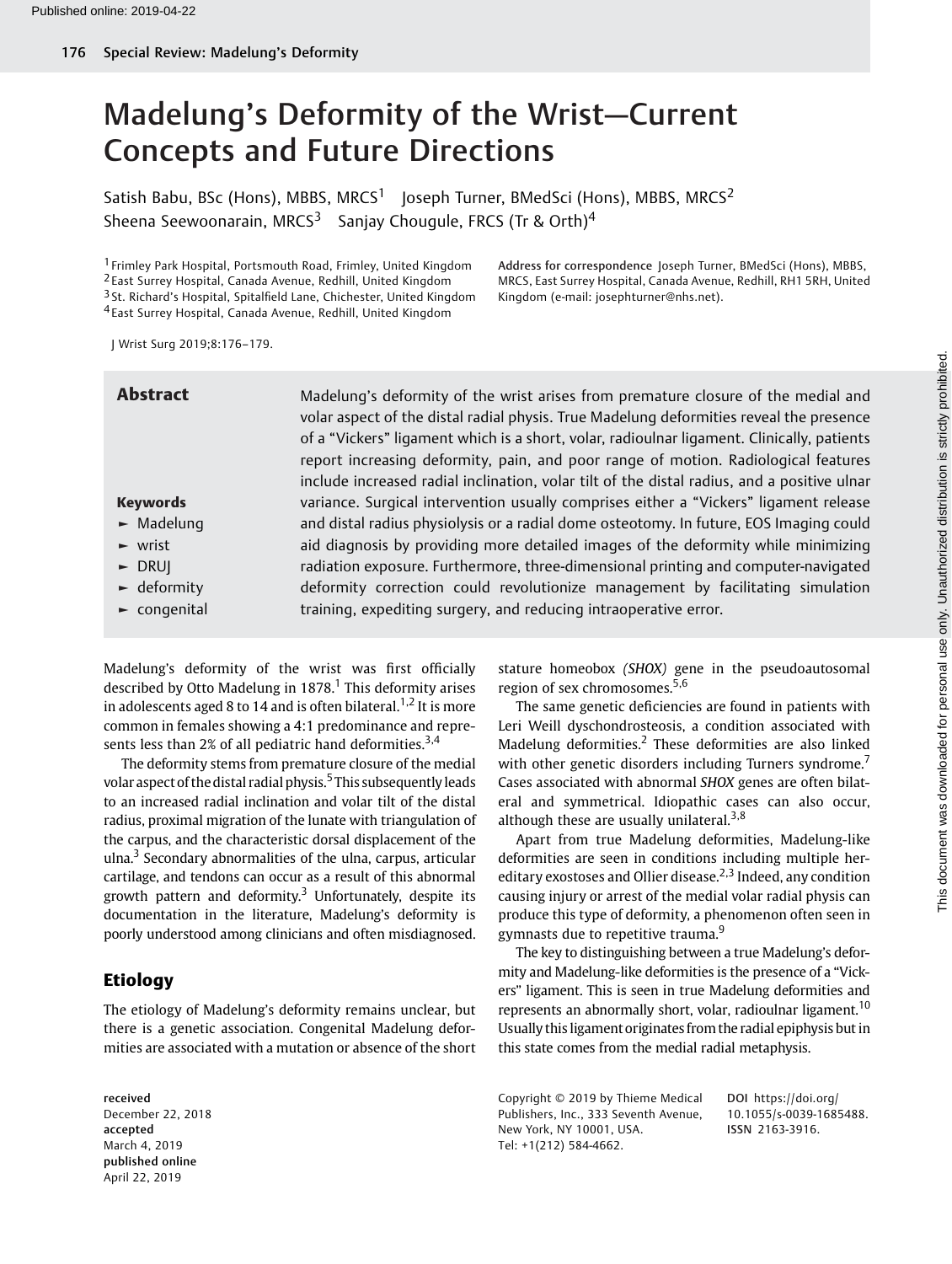The "Vickers" ligament restricts medial and volar growth of the radius by exerting a compressive effect on the volar– ulnar physis.<sup>10,11</sup> However, the remainder of the physis demonstrates normal growth resulting in the characteristic features of increased radial inclination and volar tilt.<sup>2</sup>

Simultaneous unaffected growth of the ulna results in a positive ulnar variance, and an abnormal formation of the distal radioulnar joint (DRUJ) leads to dorsal dislocation of the distal ulna.<sup>2</sup> Despite this distinction between true Madelung's and Madelung-type deformities, the clinical presentation, investigation, and management are very similar between the two.

# Clinical Presentation

Patients with these deformities have a range of presentations dependent on their age and severity of deformity. Initially individuals are asymptomatic and the most common presentation is a progressive clinical deformity. Patients report a prominent distal ulna as a result ofdorsal subluxation, often termed a "bayonet" deformity.<sup>3</sup> Interestingly, patients are usually unaware of the distal radial abnormality or carpal subluxation.

Reduced range of motion is a common feature with forearm rotation often compromised. Loss of wrist extension is common and proportional to the degree of sagittal deformity.<sup>2</sup> Unsurprisingly, radiocarpal pain is frequently found particularly on wrist extension as is pain from ulnar abutment, although this seems more severe in milder deformities prior to DRUJ dislocation.<sup>2</sup> Individuals may also report reduced grip strength and difficulty executing normal daily activities.<sup>5,12</sup>

# Radiological Features

X-ray investigation reveals certain pathognomonic findings. Anteroposterior wrist views reveal a radiolucent flameshaped notch at the medial radial metaphysis produced by the "Vickers" ligament. $<sup>2</sup>$  They also demonstrate an increased</sup> radial inclination, proximal, and volar migration of the lunate with triangulation of the carpus and a positive ulnar variance. $3,13$  On lateral X-rays, classic findings include an increased radial tilt, volar subluxation of the carpus, and dorsal subluxation of the distal ulna. This "subluxation" may seem exaggerated due to the volar radial tilt.<sup>3</sup> Other features of chronicity may be found including an irregular ulnar head due to the positive variance ( $\blacktriangleright$ Fig. 1).

McCarroll et al go further by suggesting X-ray parameters to aid diagnosis.<sup>13</sup> These include a minimum of 33° of ulnar tilt, 4 mm of lunate subsidence, 20 mm of palmar carpal displacement, and a lunate fossa angle of at least 40°.13,14 However, the authors themselves acknowledge only the first two of the above parameters have excellent reliability and reproducibility.

Magnetic resonance imaging (MRI) is not necessary but can be helpful. This would allow identification of the "Vickers" ligament, degree of physeal disease, and a three-dimensional  $(3D)$  view of the deformity.<sup>11</sup> Additionally, MRI may reveal an anomalous volar radiotriquetralligament and a thick, obliquely oriented triangular fibrocartilage complex (TFCC) due to the radial deformity. $3,11$  Secondary features including cartilaginous and extensor tendon tears can also be visualized, which, if chronic, may present with minimal symptoms. Computed tomography (CT) scanning serves a purpose when planning surgical correction.

### Management

The large spectrum of Madelung's deformity necessitates a multivariate approach to management. After initial diagnosis, a potential genetic etiology must be considered and genetic counselling must be offered to the patient and family.

During management, the patient's skeletal maturity, severity of deformity, and symptoms should be evaluated.



Fig. 1 (A) Anteroposterior and (B) lateral X-rays of our patient showing increased radial inclination, volar tilt, volar lunate migration with triangulation of the carpus, positive ulnar variance, and dorsal subluxation of the distal ulna.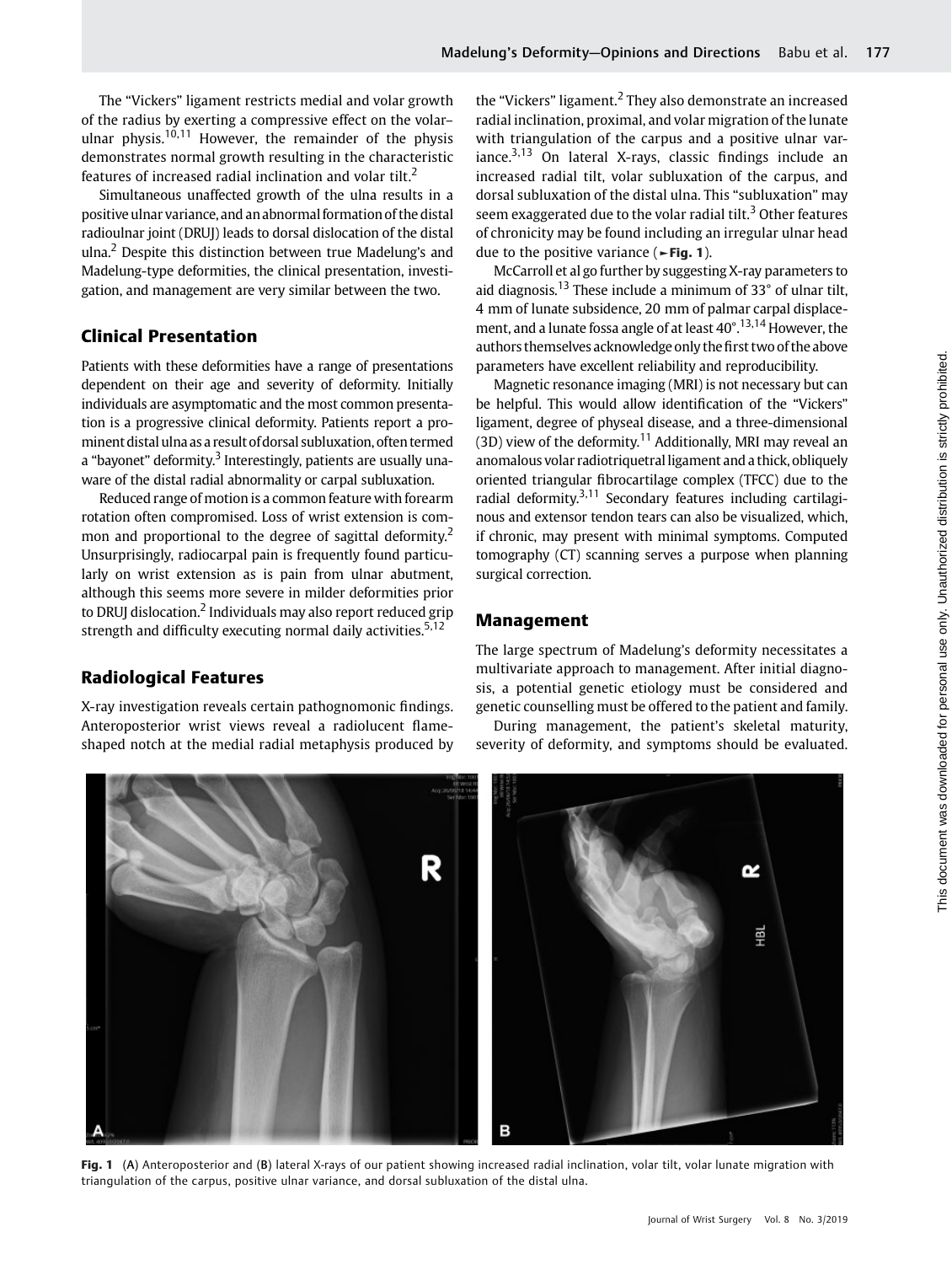Mild deformities in patients approaching skeletal maturity may be confidently left alone. Mild deformities in younger individuals may warrant active surveillance with serial Xrays. Furthermore, those who decline surgery may benefit from custom orthoses to alleviate symptoms.

When deformity or symptoms are severe, surgery can restore alignment. Madelung's deformity is associated with abnormalities in many bones and articular surfaces. As such multiple options exist which target specific components of the deformity. Historically, the most favored operative solution is a "Vickers" ligament release combined with a physiolysis, often referred to as the Langenskiöld procedure.<sup>15</sup> During this operation, the "Vickers" ligament is released from its proximal attachment to the radial metaphysis. Physeal bars or bony bridges are resected and the physis is interposed with fat.

This can be further combined with a "guided growth" tactic. Staples can be placed across the unaffected physis to limit growth and correct the deformity.<sup>2</sup> Obviously, this strategy relies on a future growth potential from the patient and is therefore not suitable for advanced deformities or those with little growth left.

Another option for ulnar abutment symptoms is an ulnar shortening osteotomy, which can be performed using a variety of techniques. While this does not correct the underlying problem, it does deal with the common sequelae of a positive ulnar variance and subsequent ulnar-sided wrist pain.

One variation in this, the Sauvé-Kapandji technique, employs a DRUJ arthrodesis and ulnar resection osteotomy proximal to the arthrodesis.<sup>16</sup> This has the advantage of correcting the dorsal dislocation of the distal ulna which is the most common cosmetic complaint in Madelung's deformity. Furthermore, the proximal site of the osteotomy leaves the ulnar head and ulnocarpal ligaments undisturbed, therefore maintaining the ulnar support of the wrist.<sup>16</sup> This technique also maintains good forearm rotation. If further ulnar growth potential remains, a distal ulnar epiphysiodesis can be performed in conjunction with this technique.

The option that addresses the deformity most thoroughly is a radial osteotomy. Techniques which have producedimprovements in pain and range of motion include reverse wedge osteotomies and lengthening using Ilizarov frames.<sup>17,18</sup> However, the current gold standard is a radial dome osteotomy. This allows a more precise, 3D deformity correction which will achieve a better realignment compared with standard techniques.<sup>19</sup> This dome osteotomy is often combined with a "Vickers" ligament release and physiolysis. One retrospective study has shown that this technique produced long-term improvements in pain and functional outcomes.<sup>16</sup>

### Future Directions and Application of Innovations

In diagnosing Madelung's deformity, clinicians have been reluctant to accept the diagnostic criteria proposed by McCarroll et al. This is suggested to be due to inherent deficiencies in the X-ray images.<sup>20</sup> X-ray provides a twodimensional picture of a complex, 3D problem and may be insufficient for modern management.

High-resolution CT scanning with 3D reconstruction would allow the generation of highly detailedimages of the deformity. However, Madelung's deformity usually affects adolescents who may need frequent, serial imaging. High dose radiation is best avoided in this cohort due to potential systemic side effects.

EOS Imaging could address this problem. This X-ray system provides simultaneous anteroposterior and lateral X-rays while utilizing a low radiation dose.<sup>21,22</sup> Three-dimensional reconstructions can be generated from the X-rays allowing visualization of bony anatomy, critical angles, and deformities.<sup>23</sup> Indeed, evidence shows EOS Imaging are as good as CT when assessing femoral and tibial torsion measurements.<sup>24</sup> EOS Imaging has also been found to be more accurate than CT and conventional radiography when measuring bone length.<sup>25</sup>

Therefore, EOS Imaging could revolutionize the workup of Madelung's deformity patients by providing an extremely accurate, 3D model of their anatomy while limiting X-ray exposure.

Three-dimensional printing would also allow more thorough investigation of Madelung deformities. One advantage is the ability to truly appreciate complex anatomy by coordinating one's visuospatial orientation. Furthermore, seeing the model in true formmay highlight previously unrecognized problems. One retrospective study showed preoperative 3D printing provided surgeons with better understanding of anatomy, fracture pattern and was effectively used for preoperative planning.<sup>26</sup>

Three-dimensional printing would also improve the management of Madelung deformities. Three-dimensional printed models would allow simulation training and enable mock operations in a risk-free environment. Indeed, preoperative simulation using 3D printed models has produced shorter operation times, less blood loss, shorter fluoroscopy times, and higher rates of anatomic reduction.<sup>27-29</sup>

EOS Imaging and 3D printing could be used to produce customized intraoperative jigs. These would be templated to the patient's individual deformity and guide the osteotomy intraoperatively. They would no doubt have the same advantages of expedited surgery and limited fluoroscopy while minimizing surgical error.

Computer-navigated deformity correction can also be used in surgical management to produce exact osteotomy cuts and reduce operative time and minimize intraoperative error. Evidence shows computer-navigated pelvic and high tibial osteotomies are significantly more accurate and reproducible than non-navigated cuts. $30,31$ 

The innovations outlined above have the potential to deliver patient-centered, individualized surgery which will hopefully provide better pain and functional outcomes in patients with Madelung deformities.

### Conclusion

Madelung's deformity represents an umbrella term for a wide spectrum of disease. Deformities can be a true Madelung (identified by a "Vickers" ligament) or Madelung-type. Clinical features include a characteristic deformity and reduced range of motion and pain. Initial treatment may